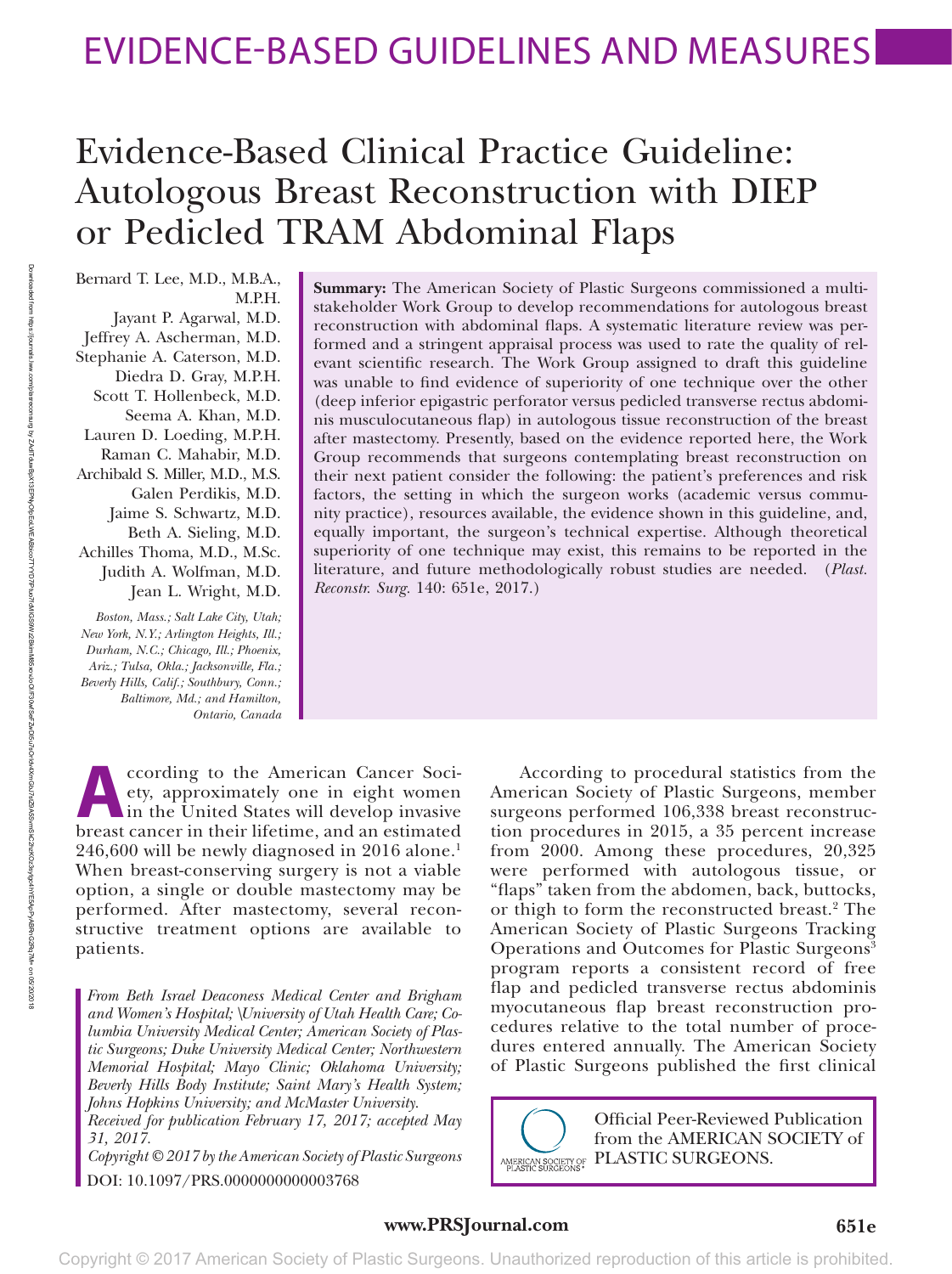practice guideline on breast reconstruction with expanders and implants in 2013.<sup>4</sup> The present publication intends to expand on the breast reconstruction treatment options available by providing evidence-based recommendations for the two most commonly performed autologous breast reconstruction procedures based on the Tracking Operations and Outcomes for Plastic Surgeons program.

# **Scope and Intended Users**

This evidence-based guideline is based on a systematic review of evidence and specifically addresses the complications and patient satisfaction of patients undergoing breast reconstruction with autologous abdominal flap—specifically, the deep inferior epigastric perforator (DIEP) flap and the pedicled transverse rectus abdominis musculocutaneous

**Disclosure:** *This clinical practice guideline was funded exclusively by the American Society of Plastic Surgeons; no outside commercial funding was received to support the development of this article. All contributors and preparers of the guideline, including ASPS staff and consultants, disclosed all relevant conflicts of interest via an online disclosure reporting database. In accordance with the Institute of Medicine's recommendations for guideline development, members with a conflict of interest represented less than half of the guideline Work Group. Bernard T. Lee, M.D., M.B.A., M.P.H., Work Group Chair, has no relevant disclosures; Jayant P. Agarwal, M.D., has received research support from Mentor Corporation, Life-Cell Corporation, DePuy Synthes, and NIH, as the PI in grants funded by DSM Biomedical, and served as a consultant for DonJoy Orthopedics; Jeffrey A. Ascherman, M.D., Stephanie A. Caterson, M.D., Diedra D. Gray, M.P.H., Scott T. Hollenbeck, M.D., Seema A. Khan, M.D., Lauren D. Loeding, M.P.H., Raman C. Mahabir, M.D., and Archibald S. Miller, M.D., have no relevant disclosures; Galen Perdikis, M.D., has served as a teacher for IHE; Jaime S. Schwartz, M.D., has received research support from Covidien, Ltd, and served on the Advisory Board of Mentor Corporation, receiving honorarium; Beth A. Sieling, M.D., has served as a consultant for Myriad and Genomic Health; Achilles Thoma, M.D., has no relevant disclosures; Judith A. Wolfman, M.D., has served on the Advisory Board of Hologic; Jean L. Wright, M.D., has no relevant disclosures.*

(TRAM) flap—to treat breast defects associated with the diagnosis or treatment of breast cancer. This guideline is intended to be used by the multidisciplinary team that provides care for patients with breast cancer through the use of breast cancer treatment, mastectomy, and breast reconstruction. Health care practitioners should evaluate each case individually, considering these evidence-based treatment recommendations and patient values and preferences, to determine the optimal treatment plan for each patient. This guideline is also intended to serve as a resource for health care practitioners and developers of clinical practice guidelines and recommendations.

# **Disclaimer**

Evidence-based guidelines are strategies for patient management, developed to assist physicians in clinical decision-making. This guideline was developed through a comprehensive review of the scientific literature and consideration of relevant clinical experience, and describes a range of generally acceptable approaches to diagnosis, management, or prevention of specific diseases or conditions. This guideline attempts to define principles of practice that should generally meet the needs of most patients in most circumstances.

However, this guideline should not be construed as a rule, nor should it be deemed inclusive of all proper methods of care or exclusive of other methods of care reasonably directed at obtaining the appropriate results. It is anticipated that it will be necessary to approach some patients' needs in different ways. The ultimate judgment regarding the care of a particular patient must be made by the physician in light of all the circumstances presented by the patient, the available diagnostic and treatment options, and available resources.

This guideline is not intended to define or serve as the standard of medical care. Standards of medical care are determined on the basis of all the facts or circumstances involved in an individual case and are subject to change as scientific knowledge and technology advance and as practice patterns evolve. This guideline reflects the state of current knowledge at the time of publication. Given the inevitable changes in the state of scientific information and technology, this guideline will be considered relevant for a period of 5 years after publication, in accordance with the inclusion criteria of the National Guideline Clearinghouse.

Copyright © 2017 American Society of Plastic Surgeons. Unauthorized reproduction of this article is prohibited.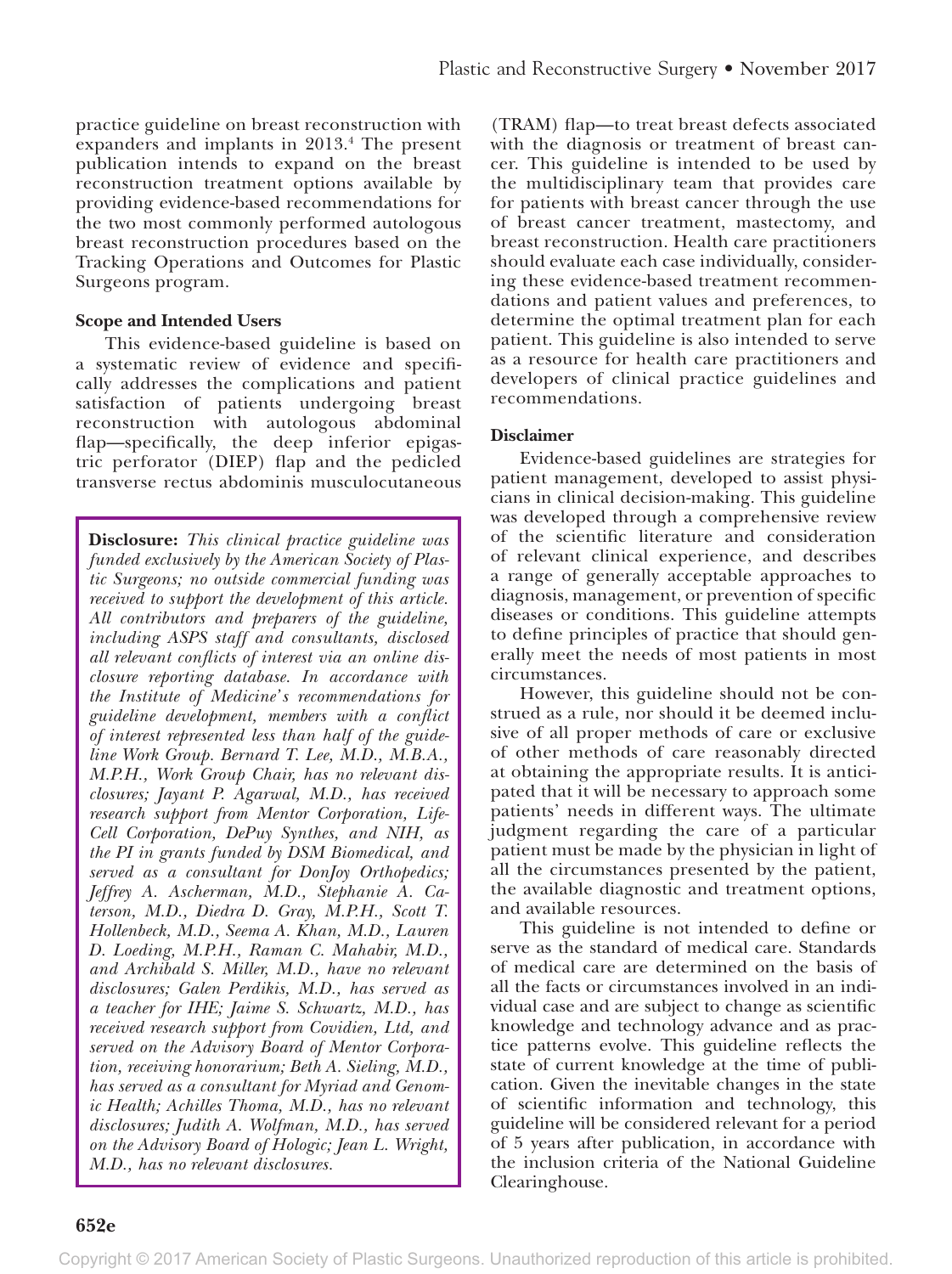#### **BACKGROUND**

Autologous breast reconstruction using abdominal tissue is a common reconstructive procedure with widespread acceptance and a long history of success. Over the past 50 years, the techniques for performing abdominally based breast reconstruction have evolved. Historically, pedicled TRAM flap breast reconstruction was first described in the 1980s. The evolution from pedicled TRAM, to free TRAM, to DIEP flap reconstruction follows a shift from musculocutaneous flaps to muscle-sparing perforator flaps. Surgeons typically perform either pedicled TRAM or free DIEP flap procedures depending on their personal experience, comfort level with each procedure, and capabilities of their surgical facilities. It is important to note that DIEP flaps require additional technical skill and institutional infrastructure for microsurgery. As such, surgeons and patients sometimes find it difficult to determine which procedure provides the most acceptable outcome for a given patient. Thus, a systematic review was performed to identify the most relevant evidence to address these questions, with the aim of providing evidence-based recommendations to guide surgeons and patients in decision making for breast reconstruction. When considering the recommendations in this guideline, health care providers and patients should note that the studies used to develop the recommendations are retrospective and observational. No prospective or randomized studies were identified for the clinical questions included in this guideline.

# **Definitions**

- Pedicled TRAM flap: abdominally based flap containing skin, fat, and muscle that is partially resected and tunneled to the breast with the use of nonmicrosurgical methods.
- DIEP flap: abdominally based, muscle-sparing flap containing skin and fat that is removed and reattached to the chest with the use of microsurgery.

#### **Diagnostic Criteria**

The patient usually presents to the plastic surgeon's office with a previous diagnosis of and/or treatment for breast cancer, or may be undergoing a prophylactic mastectomy. Patients who have had breast cancer may have had only a biopsy of the mass, a lumpectomy, or a mastectomy (alone or with axillary lymph node biopsy or dissection). Any of these surgical treatments may have been supplemented with radiation treatment to the breast/chest wall with or without regional lymph nodes, and systematic therapies including chemotherapy, immunotherapy, and endocrine therapy, which may have an effect on the breast and chest wall. Related insurance coverage criteria can be found in Appendix 1.

#### **Physical Examination**

Physical examination of the breast defect should include documentation of breast size and configuration of any missing tissue. The presence of scarring and radiation changes and the condition of the pectoralis major muscle, nipple-areola complex, and contralateral breast should also be noted.

#### **METHODS**

#### **Work Group Selection Process**

American Society of Plastic Surgeons members were invited to apply to the Work Group by means of Society e-mail and fax communication. All applicants were required to submit an online conflict-of-interest disclosure form for membership consideration. Members of the American Society of Plastic Surgeons Quality and Performance Measurement Committee reviewed and selected Work Group members to ensure a diverse representation of U.S. regions; practice type (large multispecialty group practice, small group practice, solo practice, and academic practice); and clinical, research, and evidence-based medicine experiences and expertise. Four stakeholder organizations—the American Society of Breast Surgeons, the American College of Radiology, the American Society of Clinical Oncology, and the American Society for Radiation Oncology—were also invited to participate in the guideline development process by nominating one member from their respective organizations to serve on the Work Group. A patient representative was included on the panel to provide insight related to patient values and preferences, and an American Society of Plastic Surgeons quality department staff member was assigned to manage the project and provide expertise in clinical practice guideline development methodology.

#### **Clinical Question Development**

Work Group members used a consensus-based approach to select the clinical questions to be addressed in this evidence-based guideline. Work Group members used a blinded process to submit clinical questions by means of individual e-mail to the American Society of Plastic Surgeons project manager, who compiled and dispersed the clinical questions for consideration and discussion at the introductory meeting. The clinical questions were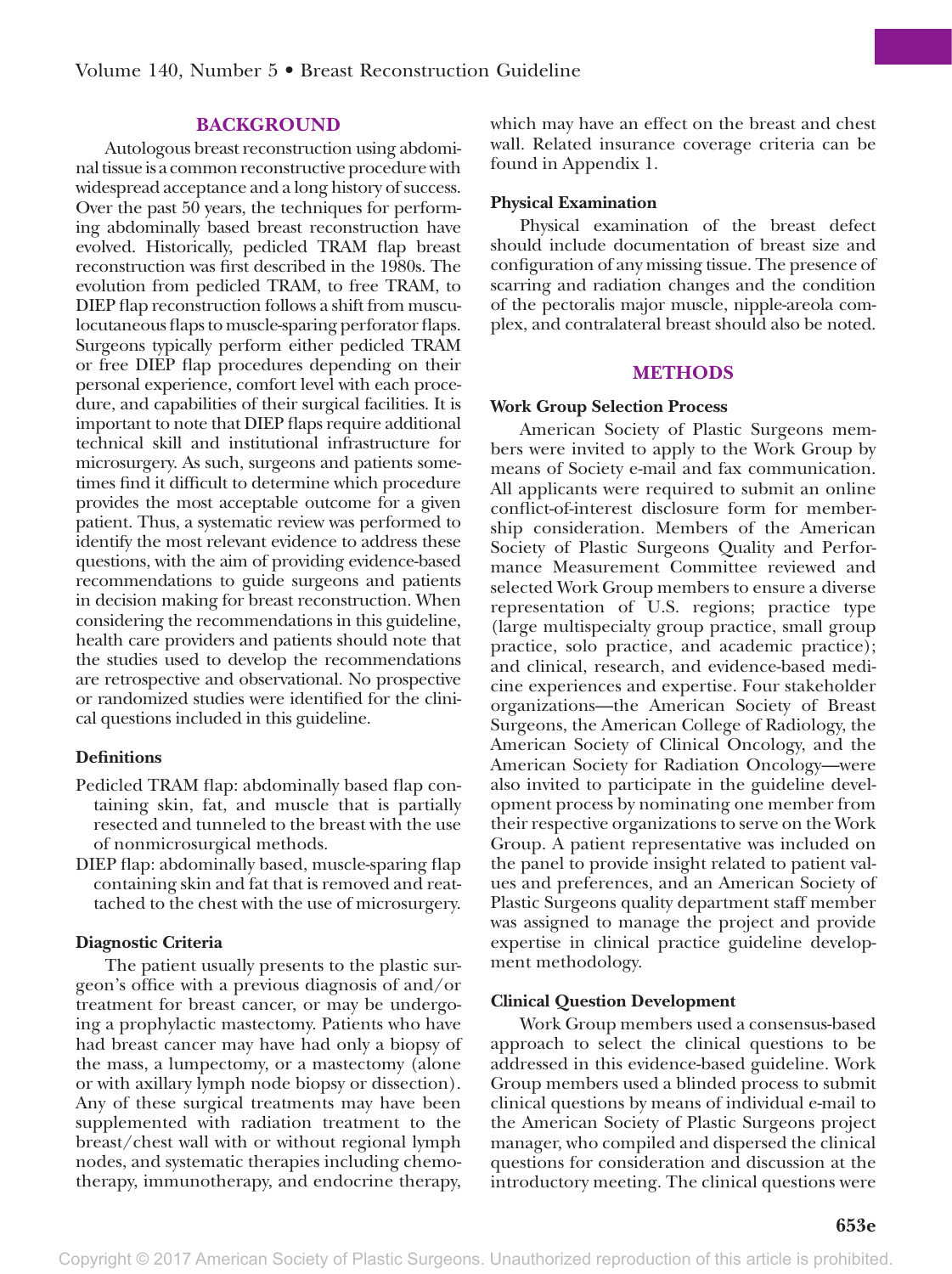selected with a five-phase process that consisted of brainstorming, discussion, ranking/prioritizing, refining, and voting.

A total of 36 clinical questions were reviewed by the Work Group and ranked according to the following criteria to assess for potential impact: (1) relevance to guideline scope; (2) addresses a gap in care; (3) ability to develop into an actionable recommendation; (4) ability to develop into an implementable recommendation; (5) is controversial or of significant interest; and (6) is important to public health. The Work Group initially agreed on 11 clinical questions; however, the large scope of the overall topic of autologous breast reconstruction would not allow for a timely guideline. In 2016, the guideline was narrowed and the original 11 clinical questions were refined into the following two clinical questions:

- 1. In patients undergoing mastectomy and autologous breast reconstruction, which surgical technique, pedicled TRAM flap versus DIEP flap, is associated with the lower incidence of clinical complications?
- 2. In patients undergoing mastectomy and autologous breast reconstruction, which surgical technique, pedicled TRAM flap versus DIEP flap, is associated with the highest level of patient satisfaction?

Thus, the methodology and results described herein relate to the review of data and the development of recommendations for these clinical questions only. The remaining clinical questions may be considered for future guidelines.

# **Literature Search**

The literature search was performed between 2012 and 2014 and aimed to identify relevant studies published during the previous 10-year period (January of 2003 to June of 2014). Electronic searches of PubMed, Cochrane Library, and Cumulative Index to Nursing and Allied Health Literature databases were performed. The journal *Plastic and Reconstructive Surgery Global Open* was searched separately, as publications from *Plastic and Reconstructive Surgery Global Open* were not indexed in the selected databases at the time of this review. Literature searches were performed by using appropriate combinations of the following MEDLINE Medical Subject Headings (MeSH) terms and keywords, as permitted by the search functionalities of each database/journal:

- MeSH terms (used in PubMed only): "Abdomen"[MeSH], "Abdominal Wall" [MeSH], "Free Tissue Flaps"[MeSH], "Hematoma" [MeSH], "Hernia"[MeSH], "Infection" [Mesh], "Mammaplasty"[MeSH], "Necrosis" [MeSH], "Patient Outcome Assessment" [MeSH], "Patient Satisfaction"[MeSH], Postoperative Complications"[MeSH], "Pulmonary embolism"[MeSH], "Reoperation"[MeSH], "Risk"[MeSH], "Second-look Surgery"[MeSH], "Seroma"[MeSH], "Surgical Flaps"[MeSH], "Surgical Mesh"[MeSH], "Surgical Wound Dehiscence"[MeSH], "Treatment Outcome" [MeSH], and "Venous Thrombosis"[MeSH].
- Keywords: Abdominal flap, abdominal free flap, abdominal pedicled flap, abdominal weakness, autologous breast reconstruction, bulge, complications, deep vein thrombosis, flap failure, outcomes, and patient satisfaction.

Initial study selection for each clinical question was performed by one reviewer with a twolevel screening process. Level I screening involved a review of the title and abstracts of the articles captured by the search strategies, to identify potentially relevant studies for inclusion in level II screening. Level II screening involved a review of the full-text of articles to confirm relevance and compare study details with the inclusion and exclusion criteria below.

# **Inclusion Criteria:**

- Published within the past 10 years (January 1, 2003, to June 14, 2014).
- Published in English language.
- Reported a meta-analysis/systematic review; randomized controlled trial; prospective or retrospective cohort/comparative, casecontrol, or case series.
- Reported outcomes of interest for clinical questions (complications and/or patient satisfaction).
- Included at least 30 patients.

# **Exclusion Criteria**

- Published outside of inclusion date range.
- Published in language other than English.
- Reported a case report, economic analysis, animal study, cadaver study, narrative review, or editorial.
- Reported no outcomes of interest.
- Included fewer than 30 patients.

# **654e**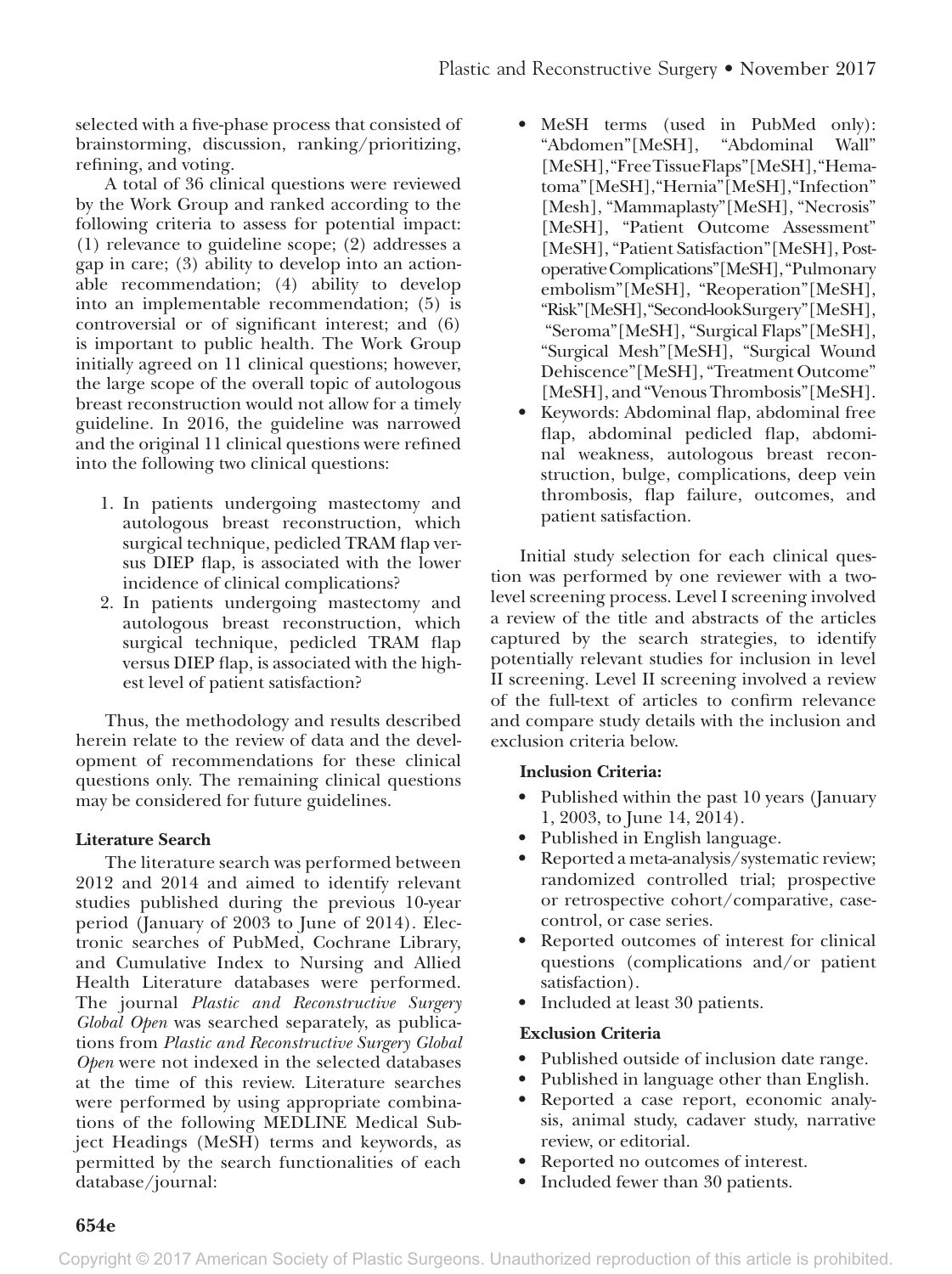The bibliographies of articles meeting inclusion criteria were manually searched to identify relevant articles missed during the electronic searches. These articles were screened as described above. Duplicate articles were eliminated. Studies meeting inclusion criteria were assessed for methodologic quality, as described below. Excluded studies and their reasons for exclusion were documented for review by the Work Group to confirm the final rejection or reconsider the study for inclusion. Additional references were included in this review if considered necessary for background or discussion; however, these references were not critically appraised or used in the development of recommendation statements.

#### **Critical Appraisal of Evidence**

The American Society of Plastic Surgeons evidence-based process includes a rigorous critical appraisal process to evaluate the methodologic quality of clinical studies and the strength of clinical evidence for the purposes of developing clinical practice guidelines and performance measures. The process is also used to rate individual studies published in *Plastic and Reconstructive Surgery*. Studies were appraised for methodologic quality with the American Society of Plastic Surgeons Critical Appraisal Checklists and assigned levels of evidence according to the American Society of Plastic Surgeons Evidence Rating Scales, which are designed for the evaluation of therapeutic, prognostic/risk, and diagnostic studies (see Appendix 2 for scales). The checklists and scales were developed in 2009 by an expert Task Force and are based on the principles of the Critical Appraisal Skills Programme and the Centre for Evidence Based Medicine. Each study was appraised by at least two reviewers. If a discrepancy existed between the reviewers, the study was appraised by a third reviewer, and the level of evidence was determined by consensus. Evidence ratings were not assigned to studies with inadequately described methods and/or worrisome biases. As such, these studies were excluded from further review.

#### **Data Extraction and Outcomes Definitions**

Quantitative and qualitative data relevant to the clinical questions were extracted from the studies that met inclusion criteria and qualified for a level-of-evidence rating. Data were compiled in Excel (Microsoft Corp., Redmond, Wash.) spreadsheets.

Quantitative data on complication outcomes were pooled across the studies to calculate the probability of the complication occurring for

each flap type. The following complications were evaluated, if reported in the studies:

- Donor-site complications: hernia, bulge, infection, necrosis, seroma, hematoma, and wound dehiscence.
- Flap-related complications: flap loss, necrosis, infection, seroma, hematoma, and wound dehiscence.
- Systemic complications: venous thromboembolism, including deep vein thrombosis and/or pulmonary embolism.
- Procedure-related complications: revision/ reoperation and reconstruction failure rate.

Patient satisfaction was evaluated differently among the included studies. Because of the number and variety of scales used for assessing patient satisfaction, the reported scales were grouped into three categories: Michigan Breast Satisfaction Questionnaires, 10-point Likert scales, and other (e.g., Short-Form 36-Item Health Survey, Qualitative Assessment of Back Pain). The 10-point Likert scales were assessed similarly to the Michigan Breast Satisfaction Questionnaire by separating the level of satisfaction into binary groups (1 through  $7 = not$  satisfied;  $8$  through  $10 =$  satisfied).

#### **Grading of Recommendations**

Clinical practice recommendations were developed through a consensus process with consideration to the following three factors: (1) level of evidence (study quality); (2) assessment of benefits versus harms; and (3) patient preferences. Work Group members jointly drafted statements for each recommendation during conference call meetings and online discussions. After each meeting, members had an opportunity to individually comment and revise the draft recommendations by means of e-mail discussion. Work Group members participated in several rounds of revisions until unanimous consensus was achieved for each recommendation statement. Each recommendation in this guideline is accompanied by a grade indicating the strength of the recommendation, which was determined by considering the overall level of evidence supporting the recommendation and the judgment of the guideline developers.

#### **Peer Review and Public Comment Process**

The draft guideline was peer reviewed by the American Society of Breast Surgeons, the American College of Radiology, the American Society of Clinical Oncology, and the American Society for Radiation Oncology. American Society of Plastic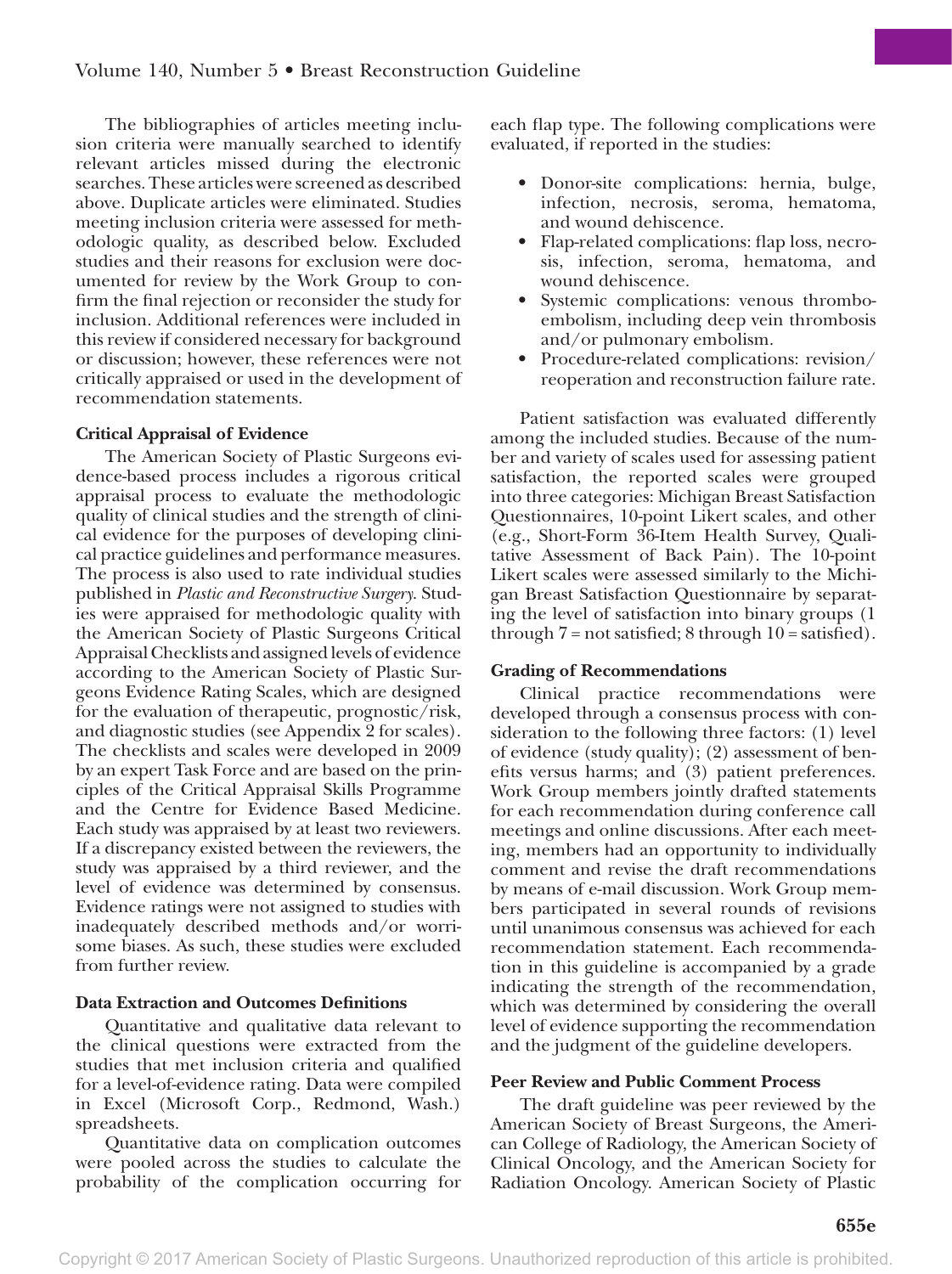Surgeons members of the Quality and Performance Measurement and Healthcare Delivery Committees were also invited to participate in the peer review process. Peer reviewers were invited to review and provide feedback on the validity, generalizability, and clarity of the draft guideline using the Appraisal of Guidelines for Research & Evaluation II instrument. After peer review, the draft guideline was posted on the American Society of Plastic Surgeons Web site for a 2-week public comment period.

#### **Guideline Approval Process**

After the peer review and public comment processes, the guideline draft was reviewed and modified by the Work Group in consideration of peer review and public comments. The final guideline was approved by the American Society of Plastic Surgeons Executive Committee during its meeting in December of 2016.

# **Plan for Updating Guideline**

In accordance with the inclusion criteria of the National Guideline Clearinghouse, this guideline will be updated within 5 years to reflect changes in scientific evidence, practice parameters, and treatment options.

# **RESULTS AND RECOMMENDATIONS**

A total of 564 studies for clinical question 1 and 267 studies for clinical question 2 were retrieved through the literature search. After screening and critical appraisal were performed, 20 studies were selected for final review for this guideline (Figs. 1 and 2). Each study reported at least one outcome of interest (complications and/or patient satisfaction); 18 studies reporting clinical complications data and eight studies reporting patient satisfaction data were used to develop practice recommendations. The recommendations listed below were based on level III and IV evidence. A summary of recommendation statements is shown in Table 2. 5–24

# **Recommendations Related to Clinical Complications**

**1. The Work Group suggests that clinicians may treat patients undergoing mastectomy and autologous breast reconstruction with either surgical technique (pedicled TRAM flap or DIEP flap, contingent on the use of mesh for pedicled TRAM procedures) because the risk of donor-site complications is comparable among procedures. Patient preference should have a substantial influencing role.**

# **Level III, IV Evidence**

#### *Recommendation Grade: C*

Donor-site morbidity includes hernia, bulge, infection, necrosis, seroma, hematoma, or wound dehiscence. The pooled evidence from 15 studies (some of which used mesh and some of which did not use mesh for the abdominal closure) suggests that there is a higher probability of hernia with the pedicled TRAM flap (pedicled TRAM flap, 3.50 percent; DIEP flap, 0.74 percent) and a slightly higher rate of bulging with the DIEP flap (DIEP flap, 4.62 percent; pedicled TRAM flap, 3.50 percent). $5-19$  Of note, this comparison did not examine free TRAM flap reconstruction. According to a comparative study of bilateral reconstruction, zero of 58 patients (0 percent) developed a hernia with the DIEP flap, whereas three of 105 (2.9 percent) developed a hernia with the pedicled TRAM flap. Similarly, four of 58 patients (6.9 percent) developed a bulge with the DIEP flap and three of 105 (2.9 percent) developed a bulge with the pedicled

**Table 1. American Society of Plastic Surgeons Scale for Grading Recommendations**

| Grade        | <b>Descriptor</b>     | <b>Oualifying Evidence</b>                                                                   | <b>Implications for Practice</b>                                                                                                                                                                                                    |
|--------------|-----------------------|----------------------------------------------------------------------------------------------|-------------------------------------------------------------------------------------------------------------------------------------------------------------------------------------------------------------------------------------|
| $\mathbf{A}$ | Strong recommendation | Level I evidence or consistent<br>findings from multiple studies<br>of levels II, III, or IV | Clinicians should follow a strong recommendation<br>unless a clear and compelling rationale for an<br>alternative approach is present.                                                                                              |
| <sup>B</sup> | Recommendation        | Levels II, III, or IV evidence<br>and findings are generally<br>consistent                   | Generally, clinicians should follow a recommenda-<br>tion but should remain alert to new information<br>and sensitive to patient preferences.                                                                                       |
|              | Option                | Levels II, III, or IV evidence, but<br>findings are inconsistent                             | Clinicians should be flexible in their decision-<br>making regarding appropriate practice, although<br>they may set bounds on alternatives; patient pref-<br>erence should have a substantial influencing role.                     |
|              | Option                | Level V: Little or no systematic<br>empirical evidence                                       | Clinicians should consider all options in their<br>decision-making and be alert to new published<br>evidence that clarifies the balance of benefit vs.<br>harm; patient preference should have a substan-<br>tial influencing role. |

# **656e**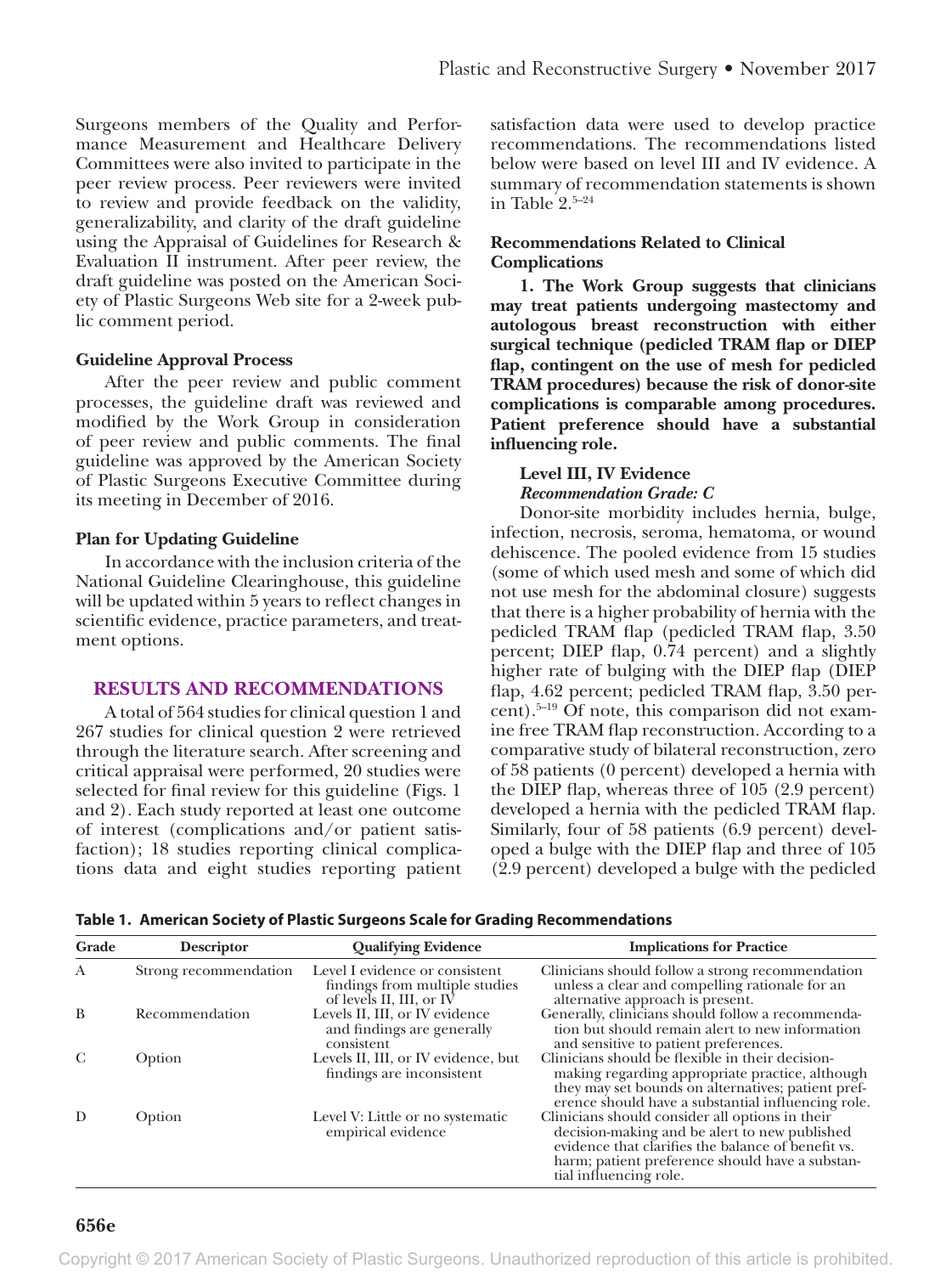

Fig. 1. Literature search process chart for clinical question 1. \*Limits set in PubMed included publication date, human subjects, English language, and study types; the functionalities of the other databases did not allow for limit setting.

TRAM flap.5 Both complications (i.e., hernia or bulging) could be a result of whether or not mesh was used at the time of reconstruction. The reported probabilities of these complications are likely also dependent on variables other than flap type (e.g., surgical technique or the use of mesh). The evidence suggests that a higher probability of wound dehiscence, seroma, hematoma, and skin necrosis was associated with the DIEP flap.

Hernia rates were less than 3 percent in the five-case series of DIEP flaps $8,9,11-13$  and four-case series of pedicled TRAM flaps examined.<sup>14,16,17,19</sup> When examining pooled data of bilateral DIEP and bilateral pedicled TRAM flaps, the hernia

rate was 1.3 percent versus 4.3 percent, respectively; and the bulge rate was 3.6 percent versus 2.8 percent.5,7,9,10,12,14,15,17 In the four-case series of pedicled TRAM flaps that specified what type of mesh was used, all used a synthetic (polypropylene) mesh, some in a folded-over fashion.14–17 In a comparative study, hernia rates were higher in pedicled TRAM flaps compared with DIEP flaps (16 percent versus 1 percent), but 86 percent of those patients did not have mesh.<sup>6</sup> Bulge rates in the included case series were 0 to 5 percent in DIEP flaps $9-13$  and 0.5 to 5.7 percent in pedicled TRAM flaps.14–18 Garvey and colleagues demonstrated higher bulge rates in both groups,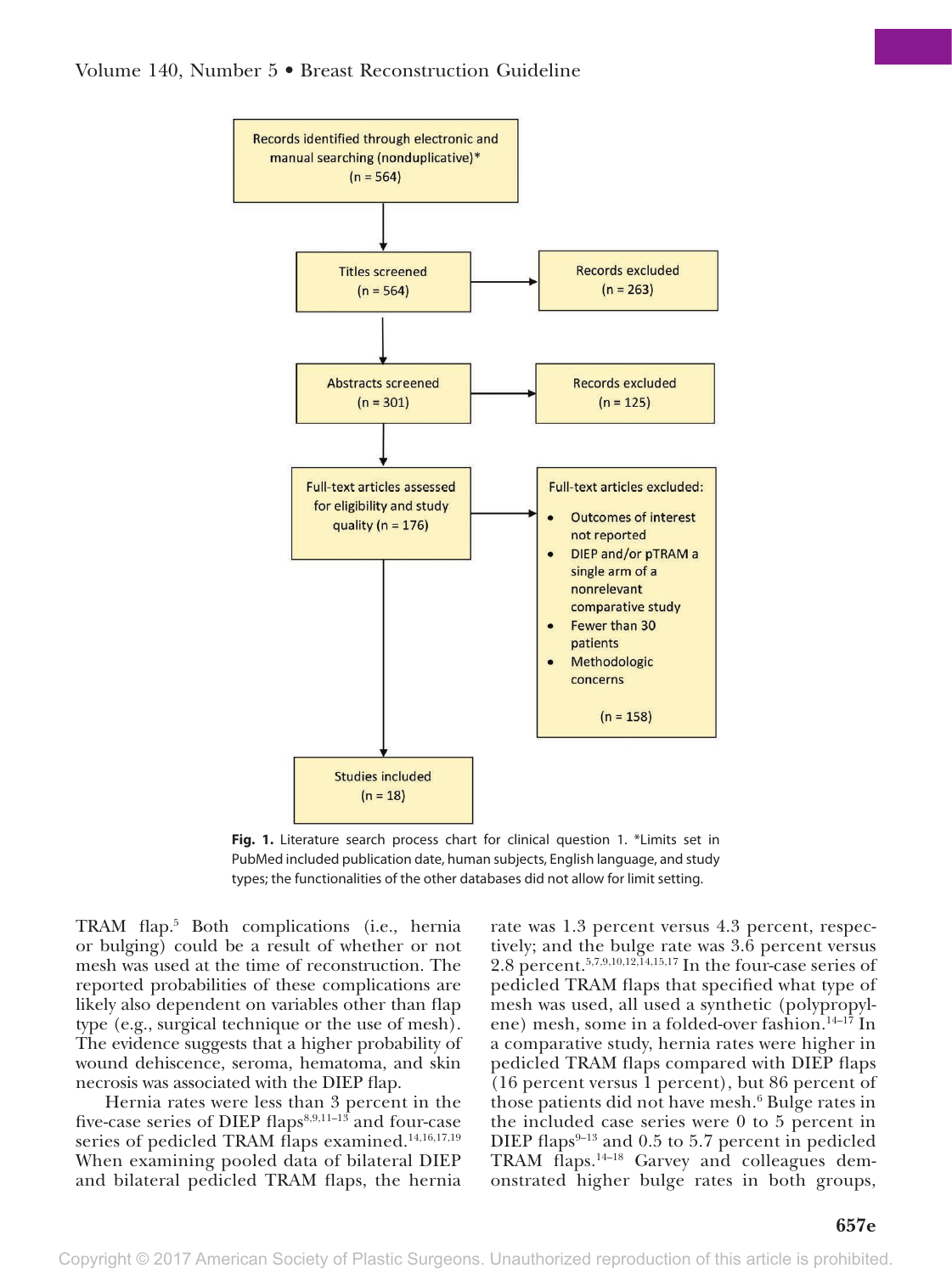

Fig. 2. Literature search process chart for clinical question 2. \*Limits set in PubMed included publication date, human subjects, English language, and study types; the functionalities of the other databases did not allow for limit setting.

but patients did not receive mesh.6 Overall calculated probabilities of donor-site infection, necrosis, seroma, hematoma, and wound dehiscence were all higher with DIEP flaps than with pedicled TRAM flaps, but these differences were minimal.

Potential benefits of each procedure include shorter operative times with pedicled TRAM flaps; and preservation of the rectus muscle with DIEP flaps. Potential harms include increasing operative risks inherent in longer operative times of DIEP flap procedures and a theoretical decrease in abdominal strength with pedicled TRAM flaps, although this has not been shown to affect daily activities and was not documented in the examined articles. If a patient sees a surgeon who is more experienced in one technique over the other, the majority of well-informed patients would most likely use this patient-care strategy, compared to alternative patient-care strategies or no treatment. Clinicians should be flexible in their decision-making process, and risk factors and patient preferences should be considered. The setting in which clinicians practice (e.g., academic or community practice) may also have a substantial influencing role.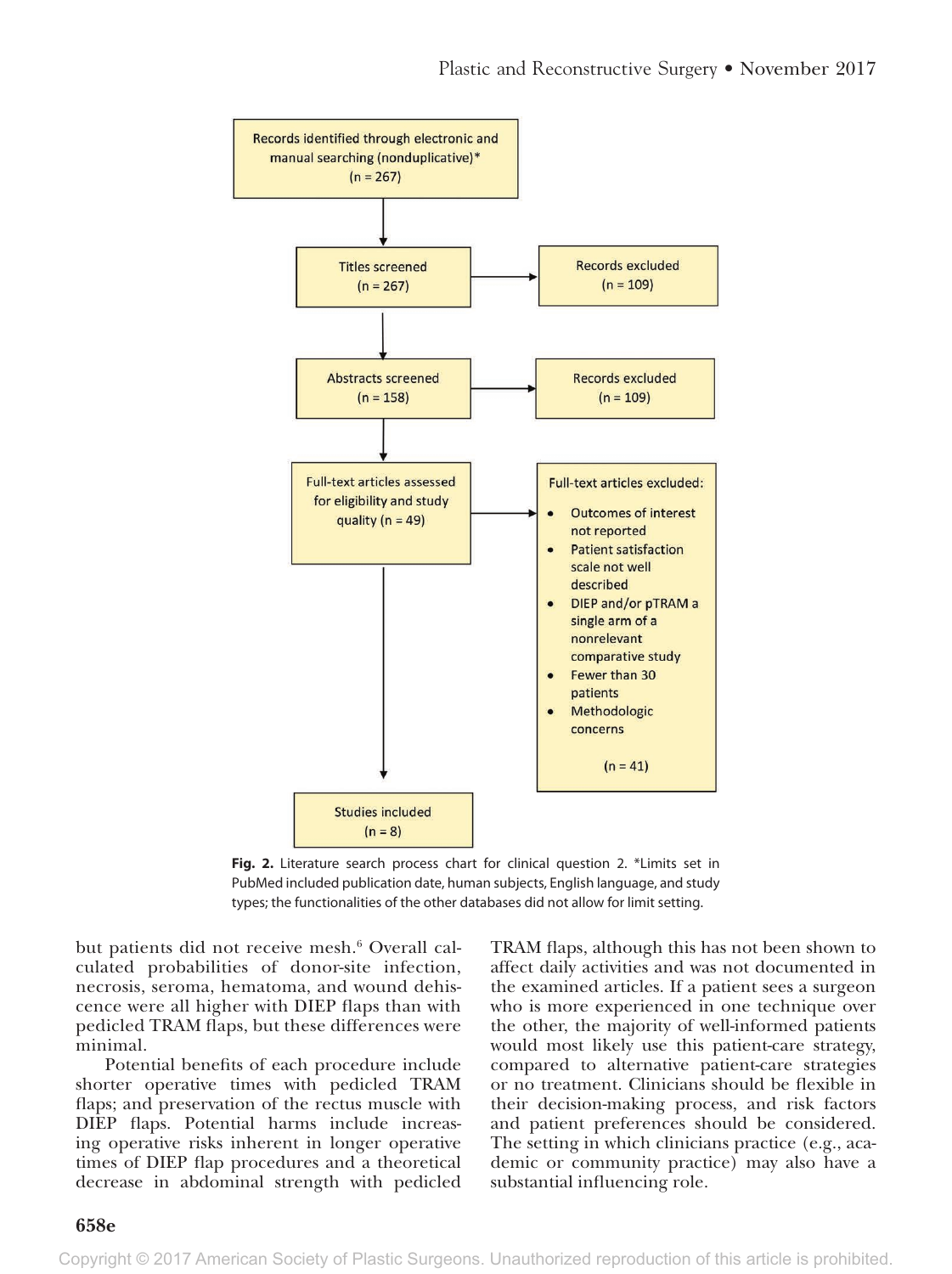| Recommendation                                                                                                                                                                                                                                                                                                                                                                                                                                   | Level of<br>Evidence | Assessment of<br><b>Benefits/Harms</b>                        | Grade; Strength of<br>Recommendation | References                     |
|--------------------------------------------------------------------------------------------------------------------------------------------------------------------------------------------------------------------------------------------------------------------------------------------------------------------------------------------------------------------------------------------------------------------------------------------------|----------------------|---------------------------------------------------------------|--------------------------------------|--------------------------------|
| 1. The Work Group suggests that clinicians may treat<br>patients undergoing mastectomy and autologous<br>breast reconstruction with either surgical technique<br>(pedicled TRAM flap or DIEP flap, contingent on<br>the use of mesh for pedicled TRAM flap procedures)<br>because the risk of donor-site complications is<br>comparable among procedures. Patient preference<br>should have a substantial influencing role.                      | III, IV              | The balance<br>between<br>benefits and<br>harms is<br>unclear | C; Option                            | $5 - 19$                       |
| 2. The Work Group suggests that clinicians may treat<br>patients undergoing mastectomy and autologous<br>breast reconstruction with either surgical technique<br>(pedicled TRAM flap or DIEP flap) because the risk<br>of flap-related complications is comparable among<br>procedures. Patient preference should have a sub-<br>stantial influencing role.                                                                                      | III, IV              | The balance<br>between<br>benefits and<br>harms is<br>unclear | C; Option                            | $5-9, 11-13,$<br>$16 - 20$     |
| 3. Based on little or no systematic empirical evidence,<br>it is the consensus of the Work Group that clinicians<br>may treat patients undergoing mastectomy and<br>autologous breast reconstruction with either surgical<br>technique (pedicled TRAM flap or DIEP flap) since<br>the risk of systemic complications (DVT and PE) is<br>indeterminate among procedures.                                                                          | IV                   | The balance<br>between<br>benefits and<br>harms is<br>unclear | D; Option                            | $9, 11-13, 18$                 |
| 4. Based on little or no systematic empirical evidence,<br>it is the consensus of the Work Group that clinicians<br>may treat patients undergoing mastectomy and<br>autologous breast reconstruction with either surgi-<br>cal technique (pedicled TRAM flap or DIEP flap)<br>because the risk of revision/reoperation and recon-<br>struction failure is indeterminate among procedures.                                                        | IV                   | The balance<br>between<br>benefits and<br>harms is<br>unclear | D; Option                            | $7, 11-13, 17-19,$<br>21, 22   |
| 5. Based on little or no systematic empirical evidence,<br>it is the consensus of the Work Group that clinicians<br>may treat patients undergoing mastectomy and<br>autologous breast reconstruction with either surgi-<br>cal technique (pedicled TRAM flap or DIEP flap)<br>because there were no differences in patient satisfac-<br>tion noted. However, it was found that the level of<br>patient satisfaction is high for both procedures. | IV                   | The balance<br>between<br>benefits and<br>harms is<br>unclear | D; Option                            | 5, 7, 13, 16, 18,<br>$22 - 24$ |

#### **Table 2. Recommendation Statements for Autologous Breast Reconstruction with DIEP or Pedicled TRAM Abdominal Flaps**

**2. The Work Group suggests that clinicians may treat patients undergoing mastectomy and autologous breast reconstruction with either surgical technique (pedicled TRAM flap or DIEP flap) because the risk of flap-related complications is comparable among procedures. Patient preference should have a substantial influencing role.**

# **Level III, IV Evidence** *Recommendation Grade: C*

Flap-related complications include flap loss, necrosis, infection, seroma, hematoma, and wound dehiscence. The evidence from 13 studies<sup>5-9,11-13,16-20</sup> suggests that the rate of total flap loss is similar between pedicled TRAM and DIEP flaps. Of note, pedicled TRAM flaps that previously underwent a delay procedure were included in some studies, but were not considered separately in this analysis. Most studies suggest a slightly increased rate of flap loss with DIEP flaps compared with pedicled TRAM flaps, although

this difference does not reach statistical significance in most studies. A case series reported 16 cases (8.5 percent) of partial flap loss in pedicled TRAM procedures, with a high incidence of fat and skin necrosis.17 According to Kim et al., 72 of 505 patients (14 percent) experienced fat necrosis and 75 of 505 (15 percent) experienced skin necrosis.18 The DIEP flap was associated with slightly higher infection rates and a higher probability of seroma, hematoma, and wound dehiscence. However, some studies demonstrated similar outcomes between groups.<sup>6</sup> For example, one of 58 DIEP flap patients (1.7 percent) developed a seroma, whereas only two of 105 patients (1.9 percent) developed a seroma with the pedicled TRAM flap.<sup>5</sup> This systematic review was not able to comment on differences in surgical technique that could improve outcomes for either group to reduce flap-related complications.

Evidence comparing flap loss rates between DIEP and pedicled TRAM flaps for breast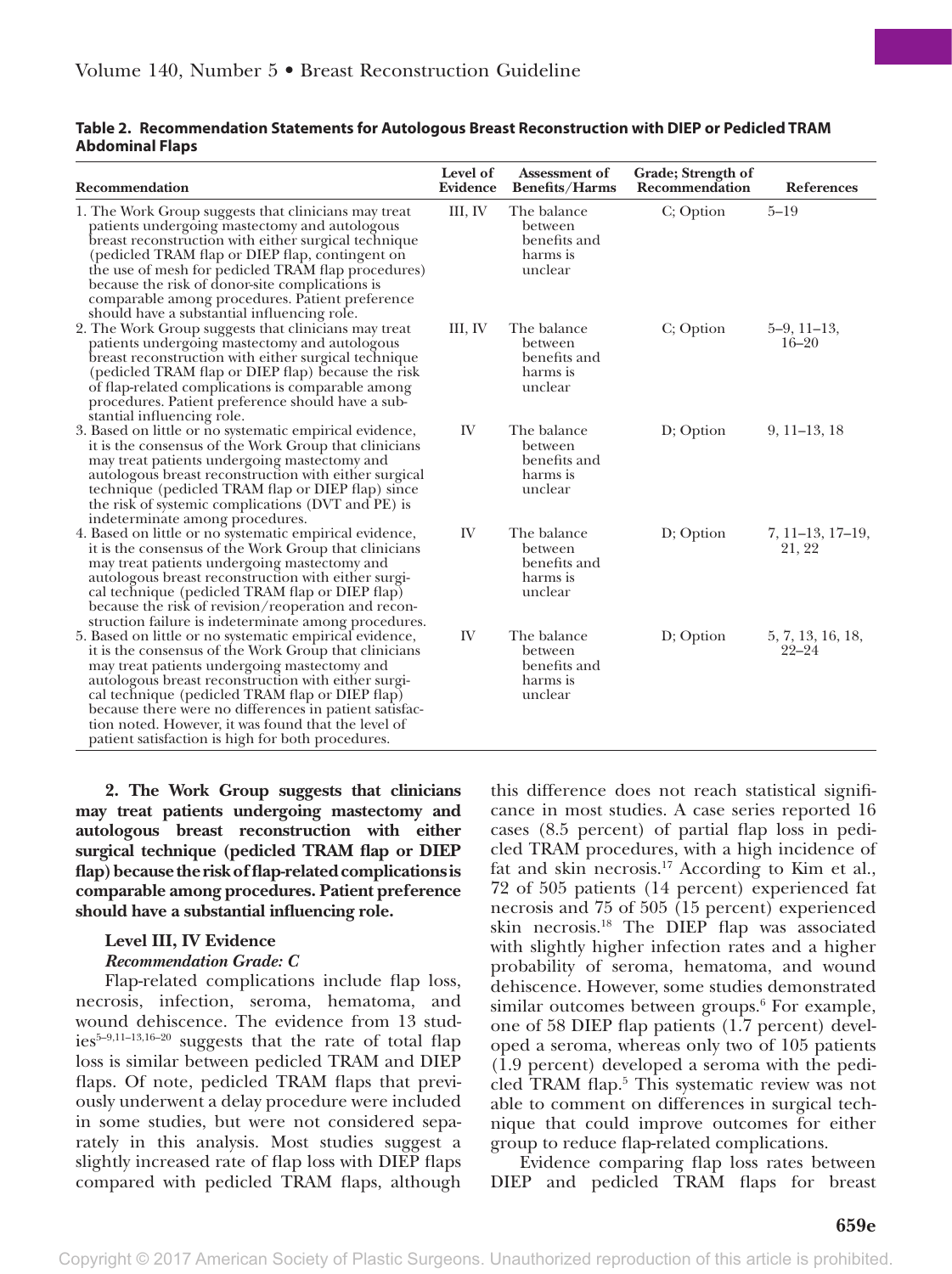reconstruction is limited. Two retrospective comparative studies that evaluated flap loss (partial or complete) between DIEP and pedicled TRAM flaps found no statistically significant difference between the techniques. Flap loss ranged from 1.7 to 3.1 percent in the DIEP flap groups and from 0 to 8.5 percent in the pedicled TRAM flap groups.5,6 Five retrospective case series reported rates of flap loss in DIEP flap breast reconstruction7–9,11,12 and three in pedicled TRAM flap breast reconstruction.16–18 In DIEP flap cases, rates of partial flap loss ranged from  $1.8$  to  $4.7$  percent,  $8,9,13$ and rates of total flap loss ranged from 0 to 4.7 percent.7–9,11–13 In pedicled TRAM flap cases, Ireton and colleagues reported an 8.5 percent incidence of partial flap loss, whereas the pooled rate of total flap loss ranged from 0 to 0.2 percent.<sup>16–18</sup> Given the small number of comparative studies comparing DIEP and pedicled TRAM flap reconstructive procedures and the low overall flap loss rates observed with these techniques, clinicians should be flexible in their decision-making process, and patient risk factors, patient preferences, and the setting in which clinicians practice should have a substantial influencing role. The balance between benefits and harms between DIEP and pedicled TRAM flap techniques with regard to flap loss is unclear.

Evidence comparing fat necrosis rates between DIEP flaps and pedicled TRAM flaps for breast reconstruction is limited. Two comparative studies retrospectively analyzed outcomes after DIEP or pedicled TRAM flap–based breast reconstruction. Chun and colleagues compared bilateral pedicled TRAM flaps with bilateral DIEP flaps and found a significantly higher fat necrosis rate in the DIEP group (19.8 percent versus 11.4 percent; *p* = 0.04).5 Garvey and colleagues compared unilateral DIEP flaps with unilateral pedicled TRAM flaps and reported a fat necrosis rate of 17.7 percent for DIEP flaps and 58.5 percent for pedicled TRAM flaps  $(p < 0.001)$ .<sup>6</sup> Several case series reported fat necrosis rates in DIEP or pedicled TRAM flaps; rates ranged between 2 and 12.5 percent for DIEP flaps<sup>7-9,11-13</sup> and between 7.9 and 14.5 percent for pedicled TRAM flaps.16–20 These mixed findings do not point to a specific technique that provides superior fat necrosis rates. These studies are limited in that not all report on the number of perforators captured with each DIEP flap. Given the lack of information and inconsistent results, clinicians should be flexible in their decision-making process, and patient risk factors, patient preferences, and the setting in which clinicians practice should have a substantial influencing role. The

balance between benefits and harms between DIEP and pedicled TRAM flap techniques with regard to fat necrosis is unclear.

Evidence comparing infection rates, seroma/ hematoma rates, and wound dehiscence rates between DIEP flaps and pedicled TRAM flaps for breast reconstruction is limited. In a comparative study, rates of infection (DIEP, 12.5 percent; pedicled TRAM, 17.0 percent) and wound dehiscence (DIEP, 12.5 percent; pedicled TRAM, 13.8 percent) were similar between DIEP flap and pedicled TRAM flap groups.<sup>6</sup> With regard to seroma and hematoma, two comparative studies found no statistically significant difference between DIEP flap cases and pedicled TRAM flap cases.5,6 Small case series of DIEP or pedicled TRAM flaps report an overall pooled seroma rate of 5.1 percent for DIEP flaps versus 2.4 percent for pedicled TRAM flaps and an overall pooled hematoma rate of 3.2 percent for DIEP flaps versus 2.5 percent for pedicled TRAM flaps.7–9,11–13,16–20 Given the small number of studies comparing DIEP and pedicled TRAM flap techniques and the low overall rates of infection, seroma/hematoma, and wound dehiscence between these reconstructive techniques, clinicians should be flexible in their decision-making process, and patient risk factors, patient preferences, and the setting in which clinicians practice should have a substantial influencing role. There are limited data regarding the impact of postmastectomy radiation therapy on flap complications, and neither technique emerged as superior in the setting of radiation therapy. The balance between benefits and harms between DIEP and pedicled TRAM flap techniques with regard to other flaprelated complications is unclear.

**3. Based on little or no systematic empirical evidence, it is the consensus of the Work Group that clinicians may treat patients undergoing mastectomy and autologous breast reconstruction with either surgical technique (pedicled TRAM flap or DIEP flap) because the risk of systemic complications (deep vein thrombosis and pulmonary embolism) is indeterminate among procedures.**

# **Level IV Evidence**

# *Recommendation Grade: D*

Systemic complications include deep vein thrombosis and pulmonary embolism. The evidence from five studies $9,11-13,18$  is insufficient to offer a recommendation because of the lack of reporting on this outcome with the DIEP flap. The probability of deep vein thrombosis is heterogeneous between the two flaps. The evidence suggests a 1.6 percent probability of pulmonary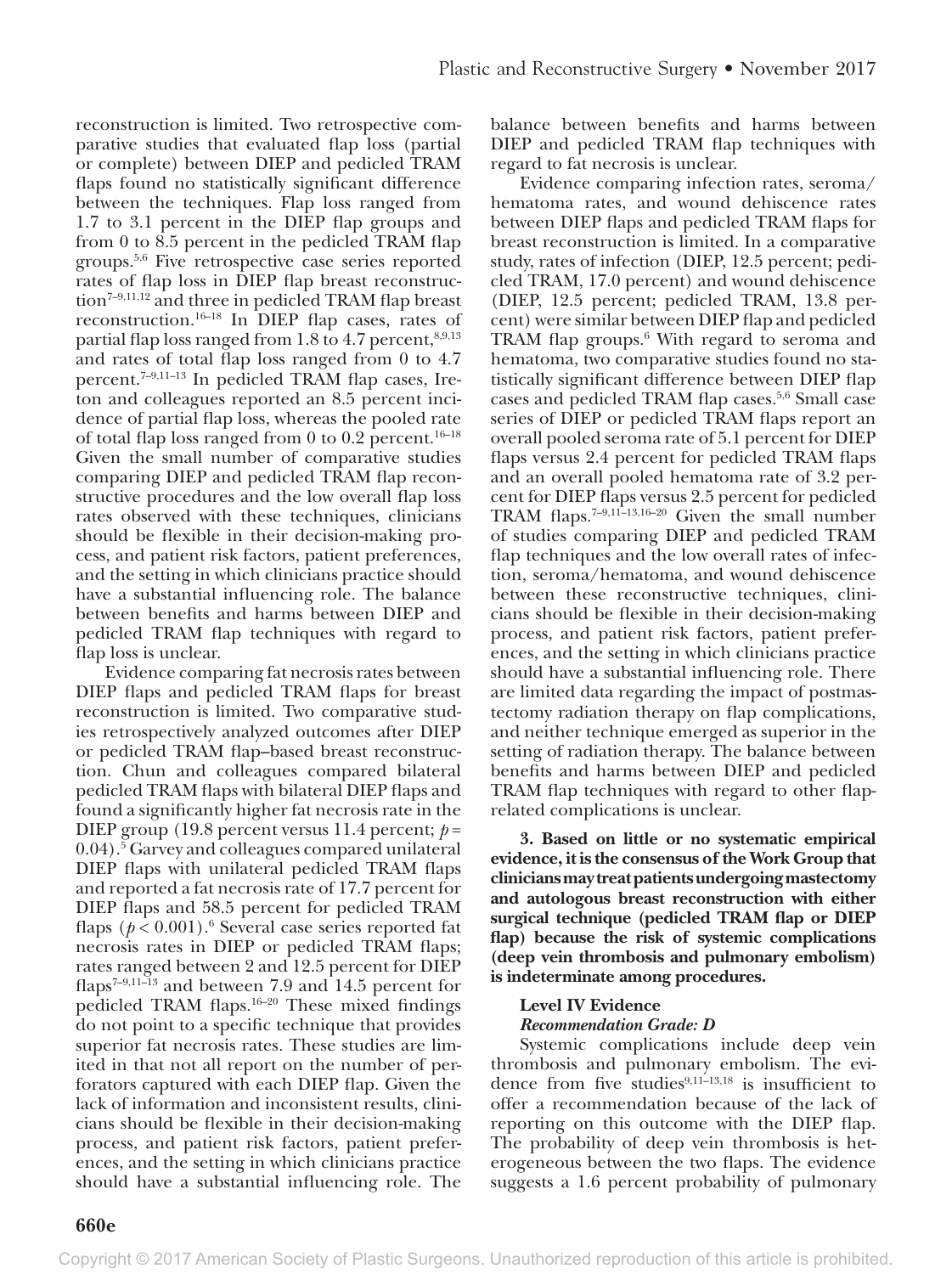embolism with the pedicled TRAM flap,<sup>18</sup> but the rate of pulmonary embolism with the DIEP flap is not reported. The balance between benefits and harms between these two reconstructive techniques with regard to deep vein thrombosis and pulmonary embolism is unclear.

No systematic empirical evidence is available to guide clinical practice regarding venous thromboembolism prevention in autologous breast reconstruction with DIEP or pedicled TRAM flaps. It is the consensus of the Work Group that clinicians should follow the previously developed American Society of Plastic Surgeons report on venous thromboembolism prophylaxis.25

**4. Based on little or no systematic empirical evidence, it is the consensus of the Work Group that clinicians may treat patients undergoing mastectomy and autologous breast reconstruction with either surgical technique (pedicled TRAM flap or DIEP flap) because the risk of revision/ reoperation and reconstruction failure is indeterminate among procedures.**

# **Level IV Evidence**

# *Recommendation Grade: D*

Procedure-related complications include revision/reoperation and reconstruction failure. The evidence from nine studies<sup>7,11-13,17-19,21,22</sup> is insufficient to offer a recommendation because of minimal reporting on these outcomes with the pedicled TRAM flap. The probability of revision/ reoperation is heterogeneous between the two flaps. Weak evidence suggests that the revision/ reoperation rate may be higher with a pedicled TRAM flap than with a DIEP flap.11–13,17,19,22 The evidence suggests a 2.1 percent reconstruction failure rate with the DIEP flap<sup>11</sup> and a 0.2 percent failure rate with the pedicled TRAM flap.<sup>18</sup>

The available data come from case series. Importantly, the potential for publication bias exists regarding the timing of publication; case series of pedicled TRAM flaps were typically published a decade or more ago, whereas case series of DIEP flaps were published more recently, and because studies published before 2003 were excluded from this guideline, some relevant pedicled TRAM flap case series may not have been considered for this guideline. In addition, lower reoperation rates may represent refinements in reconstructive techniques over time for pedicled TRAM flaps or true differences in reoperation rates between the techniques. The balance between benefits and harms between these two reconstructive techniques with regard to revision/ reoperation and reconstruction failure is unclear.

The Work Group suggests that clinicians should be flexible in their decision-making. Patient-specific risk factors, preferences, and the setting in which clinicians practice should have a substantial influencing role.

# **Recommendations for Patient Satisfaction**

Reviewed patient satisfaction indicators include the Michigan Breast Satisfaction Questionnaire, overall patient satisfaction (10-point scale), the Qualitative Assessment of Back Pain, and various reports of single scales (e.g., Functional Assessment of Cancer Therapy-Breast, quality of life assessment, aesthetic satisfaction). Of the eight studies that met inclusion criteria, only two directly compared patient satisfaction in patients undergoing DIEP flap reconstruction versus those undergoing pedicled TRAM flap reconstruction. The Work Group concluded that more comparative data are needed to evaluate patient satisfaction in this therapeutic area. Multiple patient satisfaction scales were used among the eight studies; therefore, the Work Group elected to group the scales into three categories, as previously described, to analyze the data effectively. A high level of patient satisfaction was reported in all studies, with no differences noted when comparing DIEP with pedicled TRAM flaps. In addition, no differences were noted when comparing DIEP with pedicled TRAM flaps in patient-reported incidence of back pain.

**5. Based on little or no systematic empirical evidence, it is the consensus of the Work Group that clinicians may treat patients undergoing mastectomy and autologous breast reconstruction with either surgical technique (pedicled TRAM flap or DIEP flap) because there were no differences in patient satisfaction noted. However, it was found that the level of patient satisfaction is high among both procedures.**

# **Level IV Evidence**

# *Recommendation Grade: D*

The potential for a negative impact on satisfaction as it relates to donor-site morbidity and flap fat necrosis were considered in these studies. In addition, several articles come from the same institution and are thus somewhat redundant. In evaluating a study, the variables that might be associated with benefit and harm include flap failure, fat necrosis, need for secondary surgery, decreased function in abdominal wall muscles, and satisfaction with reconstruction. The eight studies selected for this question focus on satisfaction with reconstruction.5,7,13,16,18,22–24 The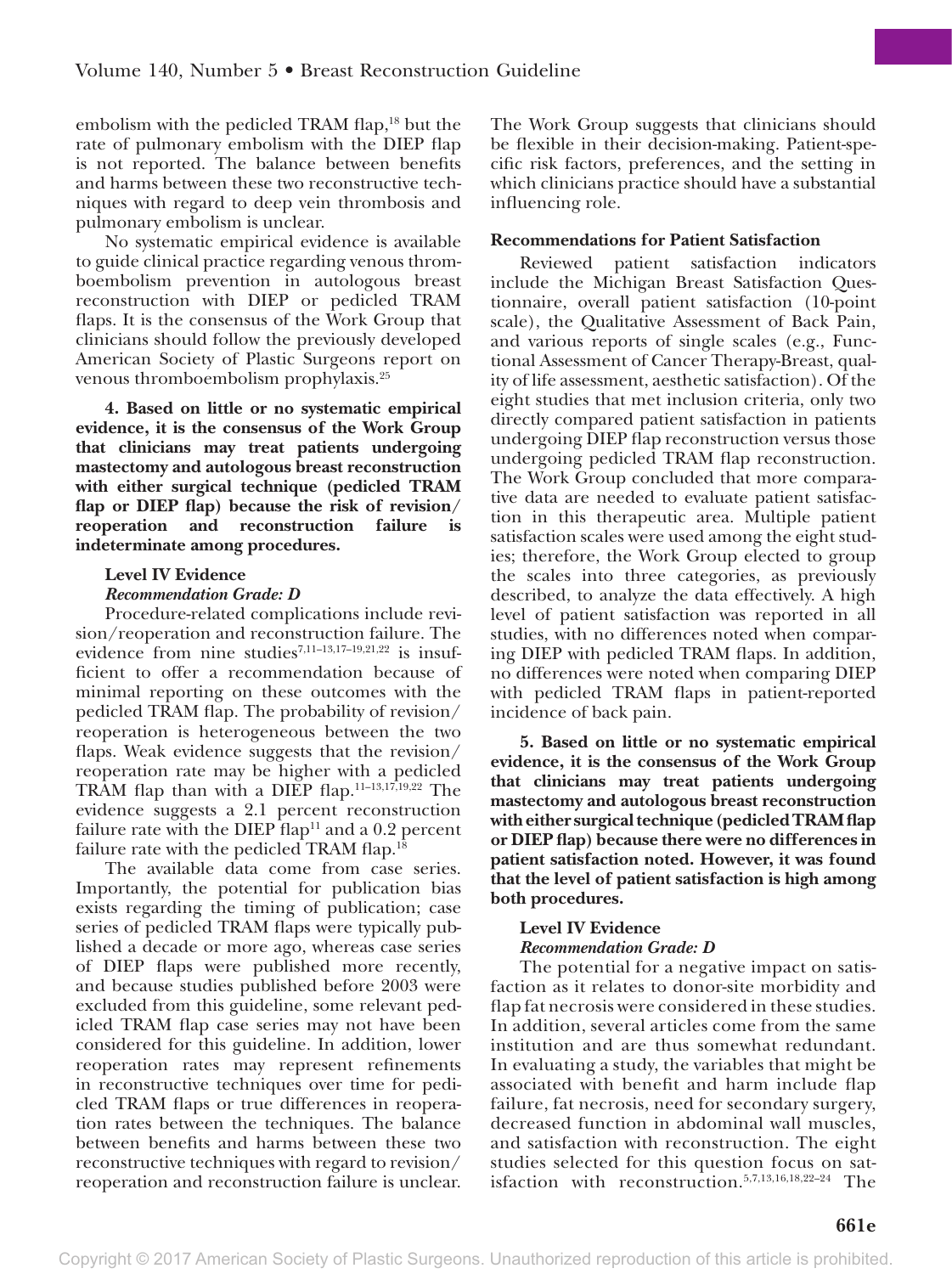balance between benefit and harm with regard to this particular aspect is unclear. In addition, if a patient sees a surgeon who is more experienced in one technique over the other, the majority of well-informed patients would most likely use this patient-care strategy, compared with alternative patient-care strategies or no treatment. Clinicians should be flexible in their decision-making process, and patient risk factors, patient preferences, and the setting in which clinicians practice should have a substantial influencing role.

One important aspect of breast reconstruction is patient satisfaction with the reconstructive approach and outcome. Comparisons of patient satisfaction between pedicled TRAM and DIEP flaps have been difficult to consolidate in the past. In general, it can be concluded that both pedicled TRAM and DIEP flaps are associated with a high level of patient satisfaction. At the time of this review, no studies have been published that used patient-reported outcome measures such as the BREAST-Q to compare outcomes between pedicled TRAM and DIEP flaps.

# **CONCLUSIONS AND FUTURE DIRECTIONS**

The Work Group assigned to draft this guideline was unable to find evidence of superiority of one technique over the other (DIEP versus pedicled TRAM flap) in autologous tissue reconstruction of the breast after mastectomy. The available evidence addressing the questions posed in this guideline varied from level III to IV and the recommendations provided were graded C or D level. Although theoretically such superiority may exist, this remains to be seen until future, methodologically robust studies are undertaken. Unfortunately, the outcomes research movement of the past three decades has received belated attention by organized plastic surgery. This was clear in the paucity of comparative studies reporting the critical outcomes of reconstruction or outcomes from the patient's perspective.

Presently, based on the evidence reported here, the Work Group recommends that surgeons contemplating breast reconstruction on their next patient consider the following: the patient's preferences and risk factors; the setting in which the surgeon works (academic versus community practice); resources available; the evidence shown in this guideline; and, equally important, the surgeon's technical expertise. Despite the limited data regarding the impact of radiation therapy on complication rates between the types of autologous reconstruction, radiation therapy is known to impact complication rates in the setting of any type of reconstruction. A multidisciplinary approach is key, with integration of radiation oncology early in the planning process for patients who may require postmastectomy radiation therapy. The Work Group strongly recommends that centers performing a high volume of breast reconstructions undertake comparative studies in which the population, procedures (standard versus novel), setting (community versus academic), outcomes, and period of the study are clearly defined.

In terms of outcome reporting, future investigators should use validated patient-reported outcome measures such as the BREAST-Q. In addition, authors should consider coupling economic evaluations to future prospective studies to determine whether the novel techniques are cost-effective from the patient, third-party payer, and societal perspectives. These cost studies and economic analyses should specifically compare the two procedures. Future investigators proclaiming superiority, noninferiority, or equivalence of breast reconstruction techniques must ensure that the studies evaluating the techniques have been performed with a randomized controlled trial design and have followed the guidelines established by the Consolidated Standards of Reporting Trials group, specifically addressing the variations of randomized controlled trial design.

> *Bernard T. Lee, M.D., M.B.A., M.P.H.* Division of Plastic and Reconstructive Surgery Beth Israel Deaconess Medical Center Lowry Medical Office Building 110 Francis Street, Suite 5A Boston, Mass. 02215 [blee3@bidmc.harvard.edu](mailto:blee3@bidmc.harvard.edu)

#### **ACKNOWLEDGMENTS**

*The authors thank Jennifer A. Swanson, B.S., M.Ed., of JS Medical Communications, LLC, for contributions to the guideline; and Tamarin Lindenberg for serving on the Work Group as a patient representative. The authors thank the various organizations and individuals who participated in the peer review and public comment periods: Linda Moy, M.D., American College of Radiology; Roshni Rao, M.D., American Society of Breast Surgeons; Kathleen Horst, M.D., American Society for Radiation Oncology; Elizabeth Mittendorf, M.D., and Monica Morrow, M.D., American Society of Clinical Oncology; and others. Every comment was reviewed and considered by the Work Group.*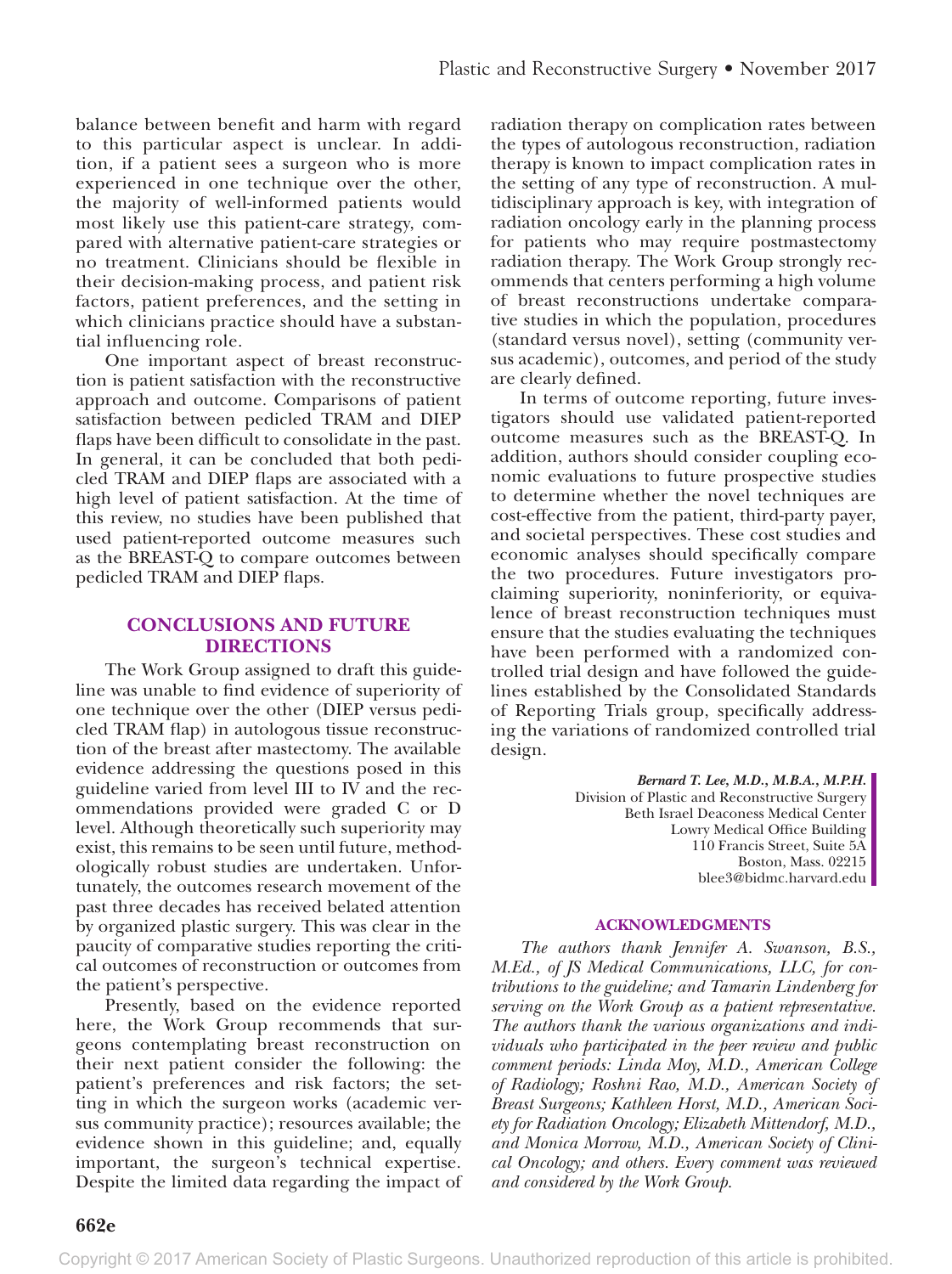# **APPENDIX 1. INSURANCE COVERAGE CRITERIA**

#### *International Classification of Diseases, 10th Revision, Clinical Modification* **Codes**

| <b>Diagnosis</b>                                                   | $ICD-10-CM$<br>Code |
|--------------------------------------------------------------------|---------------------|
| Malignant neoplasm of female breast                                | $C50.01-$           |
| Malignant neoplasm of male breast                                  | $C50.02-$           |
| Secondary malignant neoplasm of other speci-<br>fied sites; breast | C79.81              |
| Carcinoma in situ of breast                                        | $D05.9-$            |
| Capsular contracture of breast implant                             | N64.89              |
| Unspecified abnormal mammogram                                     | R92.8               |
| Acquired absence of breast                                         | $Z90.1-$            |
| Encounter for breast reconstruction following<br>mastectomy        | 7.42.1              |
| Personal history of malignant neoplasm of<br>breast                | Z85.3               |
| Family history of malignant neoplasm of breast                     | Z80.3               |
| Genetic susceptibility to malignant neoplasm of<br>breast          | Z <sub>15.01</sub>  |

ICD-10-CM, *International Classification of Diseases, 10th Revision, Clinical Modification*.

#### **Current Procedural Terminology Codes**

| Procedure                                                                                                                                   | <b>CPT</b><br>Codes |
|---------------------------------------------------------------------------------------------------------------------------------------------|---------------------|
| Breast reconstruction with free flap                                                                                                        | 19364               |
| Breast reconstruction with TRAM flap, single<br>pedicle, including closure of donor site                                                    | 19367               |
| Breast reconstruction with TRAM flap, single<br>pedicle, including closure of donor site; with<br>microvascular anastomosis (supercharging) | 19368               |
| Breast reconstruction with TRAM flap, double<br>pedicle, including closure of donor site                                                    | 19369               |
| Immediate insertion of breast prosthesis following<br>mastopexy, mastectomy, or in reconstruction                                           | 19340               |
| Breast reconstruction, immediate or delayed,<br>with tissue expander, including subsequent<br>expansion                                     | 19357               |
| Microsurgical techniques, requiring use of<br>operating microscope (list separately in<br>addition to code for primary procedure)           | 69990               |

CPT, Current Procedural Terminology.

#### **Healthcare Common Procedure Coding System (HCPCS) Codes\***

| Procedure                                                                                                                                                                                                                                                                        | Code              |
|----------------------------------------------------------------------------------------------------------------------------------------------------------------------------------------------------------------------------------------------------------------------------------|-------------------|
| Breast reconstruction with deep inferior epigastric<br>perforator (DIEP) flap or superficial inferior<br>epigastric artery (SIEA) flap, including harvesting<br>of the flap, microvascular transfer, closure of<br>donor site, and shaping the flap into a breast,<br>unilateral | S <sub>2068</sub> |

\*Please check payer's policies.

# **APPENDIX 2. AMERICAN SOCIETY OF PLASTIC SURGEONS EVIDENCE RATING SCALES**

#### **Evidence Rating Scale for Therapeutic Studies Level of Evidence Qualifying Studies** I High-quality, multi-centered or single-centered, randomized controlled trial with adequate power; or systematic review of these studies II Lesser-quality, randomized controlled trial; prospective cohort or comparative study; or systematic review of these studies III Retrospective cohort or comparative study; case-control study; or systematic review of these studies IV Case series with pretest/posttest; or only posttest V Expert opinion developed via consensus process; case report or clinical example; cadaver study; or evidence based on physiology, bench research, or "first principles"

#### **Evidence Rating Scale for Diagnostic Studies**

| Level of<br><b>Evidence</b> | <b>Qualifying Studies</b>                                                                                                                                                                                               |
|-----------------------------|-------------------------------------------------------------------------------------------------------------------------------------------------------------------------------------------------------------------------|
|                             | High-quality, multi-centered or single-centered,<br>cohort study validating a diagnostic test (with<br>"gold" standard as reference) in a series of<br>consecutive patients; or a systematic review of<br>these studies |
| П                           | Exploratory cohort study developing diagnostic<br>criteria (with gold standard as reference) in a<br>series of consecutive patients; or a systematic<br>review of these studies                                         |
| Ш                           | Diagnostic study in nonconsecutive patients<br>(without consistently applied gold standard as<br>reference); or a systematic review of these studies                                                                    |
| IV                          | Case-control study; or any of the above diagnostic<br>studies in the absence of a universally accepted<br>gold standard                                                                                                 |
| V                           | Expert opinion developed via consensus pro-<br>cess; case report or clinical example; cadaver<br>study; or evidence based on physiology, bench<br>research, or "first principles"                                       |

#### **Evidence Rating Scale for Prognostic/Risk Studies**

| Level of<br><b>Evidence</b> | <b>Qualifying Studies</b>                                                                                                                                                                                  |
|-----------------------------|------------------------------------------------------------------------------------------------------------------------------------------------------------------------------------------------------------|
|                             | High-quality, multi-centered or single-centered,<br>prospective cohort or comparative study with<br>adequate power; or a systematic review of these<br>studies                                             |
| Н                           | Lesser-quality prospective cohort or comparative<br>study; retrospective cohort or comparative study;<br>untreated controls from a randomized controlled<br>trial; or a systematic review of these studies |
| Ш                           | Case-control study; or systematic review of these<br>studies                                                                                                                                               |
| IV                          | Case series with pretest/posttest; or only posttest                                                                                                                                                        |
| V                           | Expert opinion developed via consensus pro-<br>cess; case report or clinical example; cadaver<br>study; or evidence based on physiology, bench<br>research, or "first principles"                          |